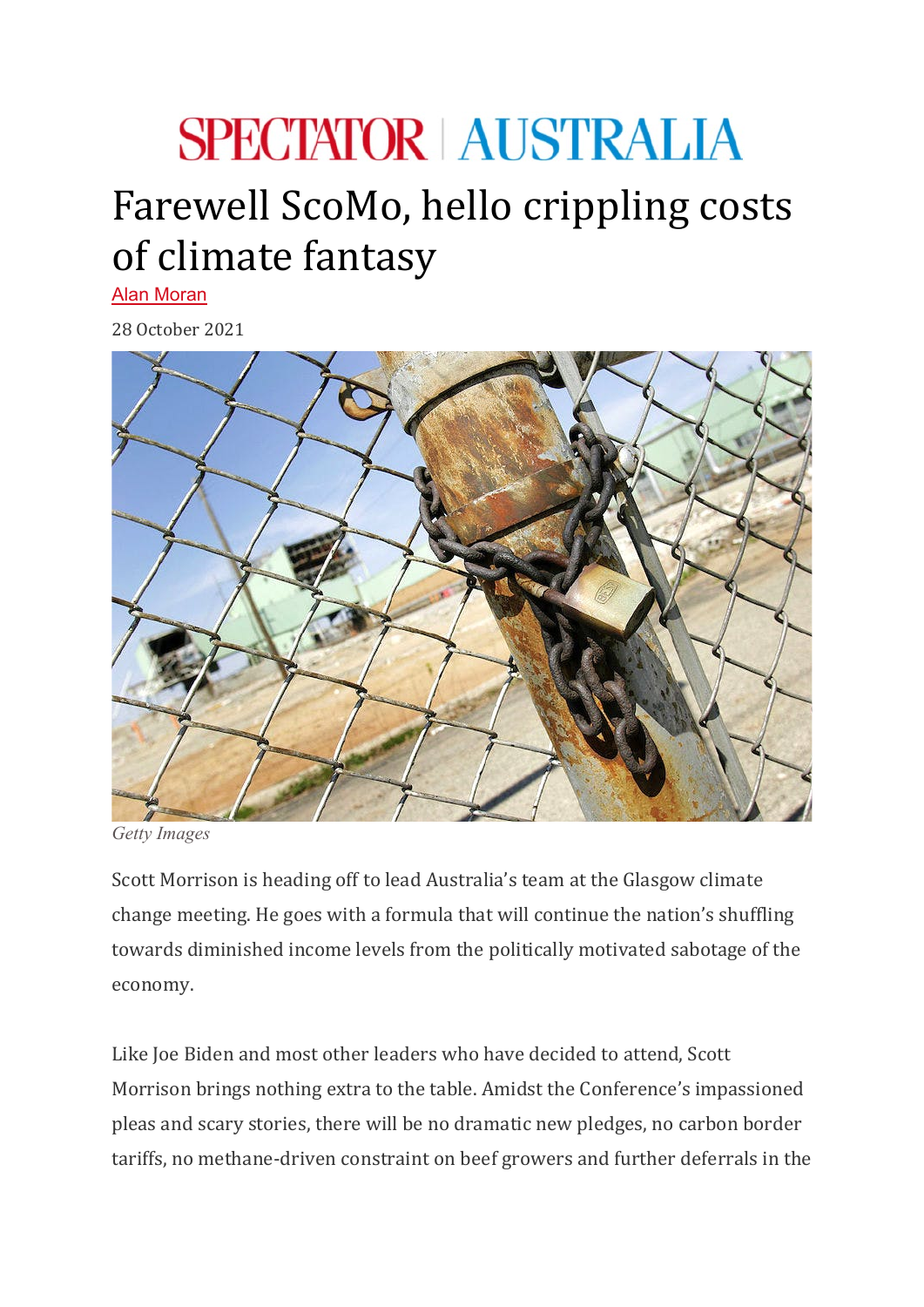promised gifting of \$100 billion a year "compensation" the rich nations have promised poor nations. Voices from climate realists and alarmists alike will declare COP26 a failure just like the previous UN jamborees.

But such conclusions are mistaken. They are largely conditioned by the woke media's disappointment that climate alarmists have fallen short of their ambitious overreach. In fact, the outcome of COP 26, like that of its 25 predecessors will be a further inching away of the world's economies – more particularly those of the Western world – from the low cost, enterprise-driven production processes that have given even the poorest nations living standards that were inconceivable two centuries ago.

Australia has been an eager participant in this carbon emissions induced retreat from market-driven efficiency. We have been unique in one way: suppressing agricultural output by preventing land clearing. We are among just a handful of nations hampering and imposing costs on coal and gas development and have gone further than most in subsidising wind and solar energy. But most nations – even China and India – have incurred some costs from CO2 suppression.

What Australia is taking to Glasgow is a package that consolidates and modestly expands the measures presently in place or previously announced. This however is a further step in the direction of forcing the economy towards relinquishing low-cost energy, which the 2050 net zero pledge will augment. Echoing "Yes Minister's" Sir Humphrey Appleby, Boris Johnson called getting Australia to the net zero commitment "a heroic thing".

In tandem with achieving net zero emissions by 2050, Australia's [emission](https://www.industry.gov.au/sites/default/files/October%202021/document/australias-long-term-emissions-reduction-plan.pdf)  [reduction](https://www.industry.gov.au/sites/default/files/October%202021/document/australias-long-term-emissions-reduction-plan.pdf) plan purports to increase income levels by \$2,000 per head. The government has refused to release modelling for this, claiming 'public interest immunity'. This is clearly pseudonymous for not wanting the electorate to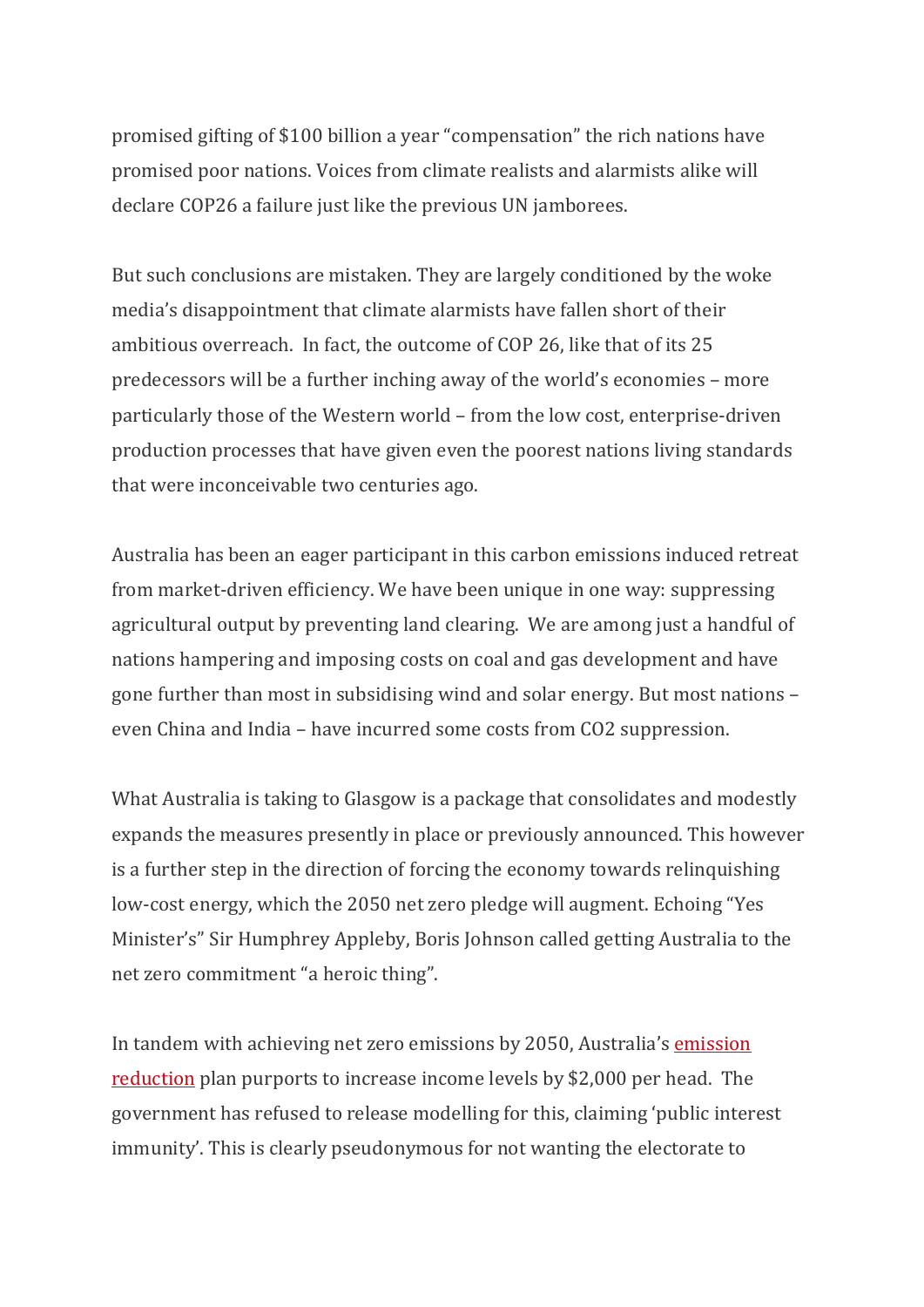understand the extent of delinquent public funding until it can devise improved means of disguising the fantasies behind its arithmetic.

By 2050, planned emissions are to be reduced by:

- 96 per cent in electricity
- 54 per cent in transport
- 79 per cent in industry, mining
- 40 per cent in agriculture
- •

In addition, there are estimated CO2 offsets of between 131-238 per cent in soil sequestration and carbon capture and storage. Soil sequestration amounts to cash incentives for farmers to stop growing beef and crops and to use land to soak up CO2. Joining the multitudes seeking subsidies, National Farmers Federation President Fiona Simson claims that converting farmland to nonproduction is a key to prosperity.

The cost in spending by 2030 is said to be \$20 billion, ostensibly modest over 8 years, especially since much of it is already included in the [\\$10 billion a](https://35b1ca50-ea91-45c2-825d-3e16b7926e46.filesusr.com/ugd/b6987c_4c95f7692ebe490f9b3beaa47e6a758a.pdf)  [year](https://35b1ca50-ea91-45c2-825d-3e16b7926e46.filesusr.com/ugd/b6987c_4c95f7692ebe490f9b3beaa47e6a758a.pdf) already being spent on subsidies, taxes and networks to promote renewable energy. That spending is estimated to foster \$80 billion additional spending. But it merely cannibalises funds from commercial activity and, in doing so, the facilities it creates poison otherwise productive assets. Far from increasing investment, the subsidies actually destroy commercial assets.

The government's net zero campaign operates on a broken wing and a series of prayers. The broken wing is the featherless bird of renewable energy, with its proven track record of providing high priced and unreliable power.

One of the prayers is hydrogen generated energy, which even with an aspirational halving of costs to \$2 per kilogram would still be twice as expensive as coal – and has no low cost means of storage and transport. Other prayers